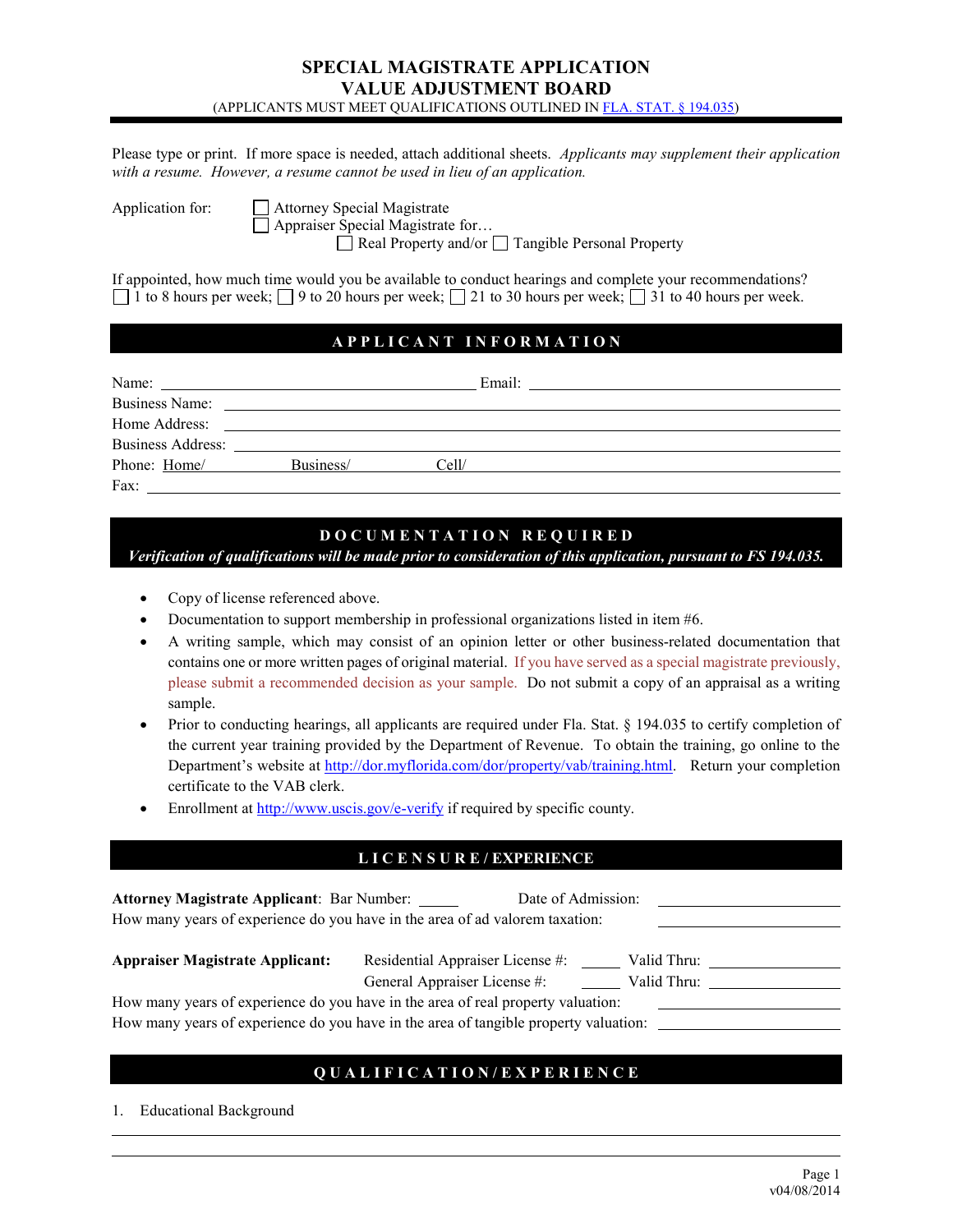### **SPECIAL MAGISTRATE APPLICATION VALUE ADJUSTMENT BOARD** (APPLICANTS MUST MEET QUALIFICATIONS OUTLINED I[N FLA. STAT. § 194.035\)](http://archive.flsenate.gov/Statutes/index.cfm?StatuteYear=2013&Tab=statutes&Submenu=1)

2. If you currently or previously have served as a special magistrate, please provide the municipality or county and dates served.

| 3. Have you ever been dismissed, terminated or denied appointment as a special magistrate for poor or improper |
|----------------------------------------------------------------------------------------------------------------|
| performance? $\Box$ No $\Box$ Yes (please explain)                                                             |

4. List any additional information which makes you qualified to serve as a special magistrate. Also provide name and contact information of at least two individuals who can attest to your years of experience in ad valorem taxation, tangible personal property or real property appraisals.

the control of the control of the control of the control of the control of the control of the control of the control of the control of the control of the control of the control of the control of the control of the control

<u> 1989 - Johann Stoff, deutscher Stoffen und der Stoffen und der Stoffen und der Stoffen und der Stoffen und der</u>

5. If no set schedule of fees is established for the county to which you are applying, describe your schedule of fees to be charged the board on a one-hour basis. I accept the board's schedule of fees; or Schedule of fees required:  $\Box$ 

6**.** List each organization, recognized by the real estate appraisal industry or the professionals in that field, in which you are currently or have previously been a designated member:

| <b>ORGANIZATION</b> | <b>DESIGNATION</b> | <b>DATE</b> | <b>MEMBER#</b> |
|---------------------|--------------------|-------------|----------------|
|                     |                    |             |                |
|                     |                    |             |                |
|                     |                    |             |                |
|                     |                    |             |                |
|                     |                    |             |                |

7. List the requirements, including experience and education, necessary to obtain each designation listed above:

8. Have you ever been disbarred, suspended or received any other disciplinary action from any organized association, or from the State of Florida?  $\Box$  No  $\Box$  Yes (please explain)

9. If applicable, describe experience you have appraising tangible property: